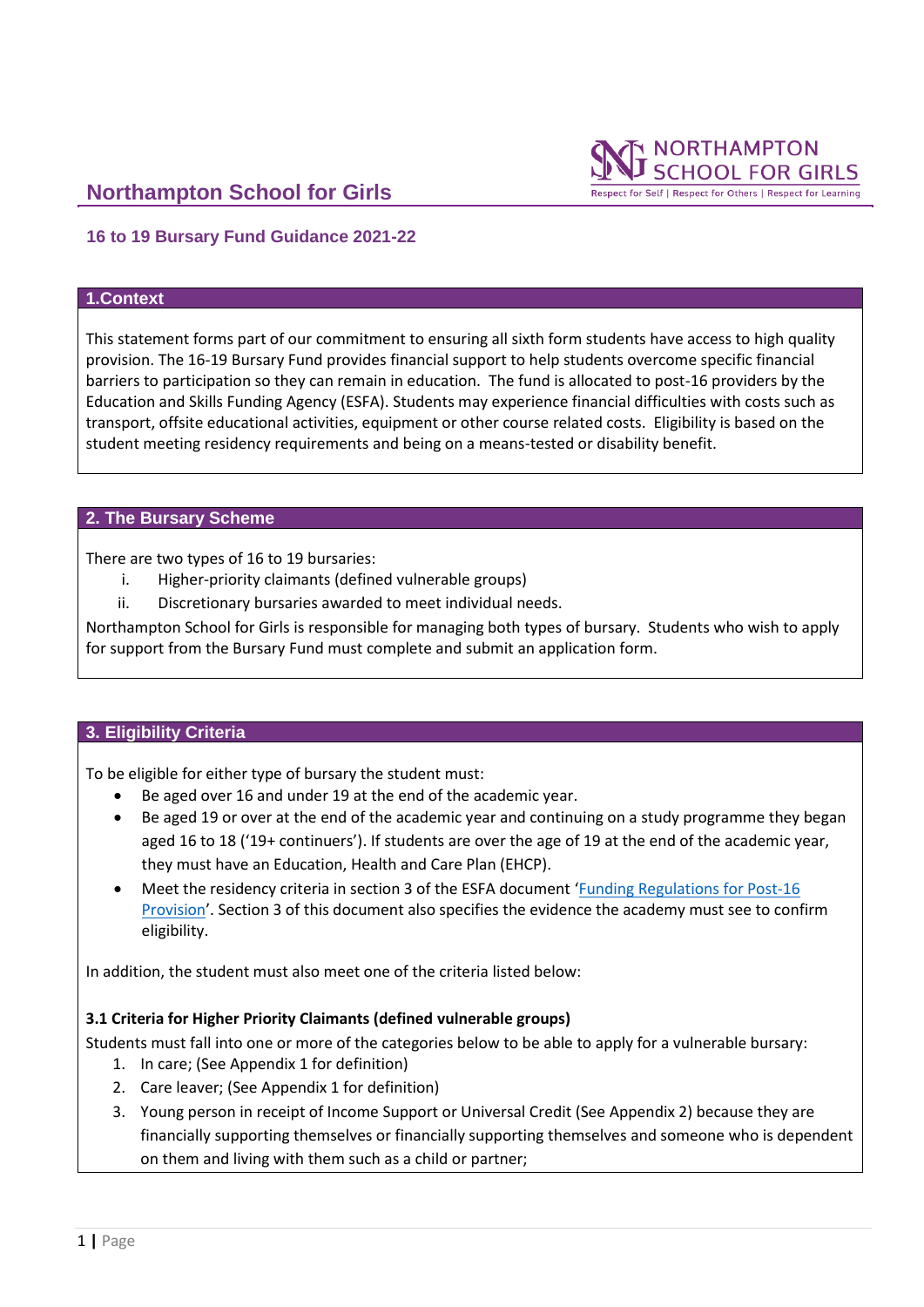4. Young person in receipt of Disability Living Allowance or Personal Independence Payments in their own right as well as Employment and Support Allowance (ESA) or Universal Credit (UC) in their own right (See Appendix 2).

In some cases, a young person might meet the eligibility criteria for a bursary for vulnerable groups but their financial needs are already met. Therefore, they have no relevant costs or do not need the maximum award.

Students aged 19 or over are not eligible for the bursary for vulnerable groups.

## **3.2 Criteria for Discretionary Bursaries**

Students with household incomes of less than £20000 may apply for a lower level of support determined by their specific needs.

The following evidence will be required for students in this group:

- A copy of entitlement to means-tested state benefit, or Tax Credit Award Notice confirming household income of less than £20000; or
- Evidence of income from self-employment, a P60, or 3 to 6 months' worth of bank statements as evidence; or
- 3 most recent monthly award statements for Universal Credit.

See section 5 below regarding how both of the funds are allocated.

## **4. Applications**

Application forms must be completed and submitted to the Sixth Form Administrator. The application form is available on the Sixth Form section of the school website. Funding is not guaranteed.

#### **5. Allocation**

The decision is made by the Business Manager regarding which students receive a discretionary bursary and how much they receive, following an analysis of each student's individual circumstances and their documented financial need. This will vary from student to student depending on, for example, household income, number of dependent children in the household, distance travelled to school and requirements of individual study programmes.

- up to 5% of the fund will be allocated to cover administrative costs
- where a student is *required* to attend a subject related trip (e.g. Geography field trip), the appropriate amount will be deducted from the allocation.

## **6. Appeals**

Students have the right to appeal a decision. Students, or their parent/carer, will be required to put an appeal in writing within 21 days of receiving confirmation of an award or a rejection.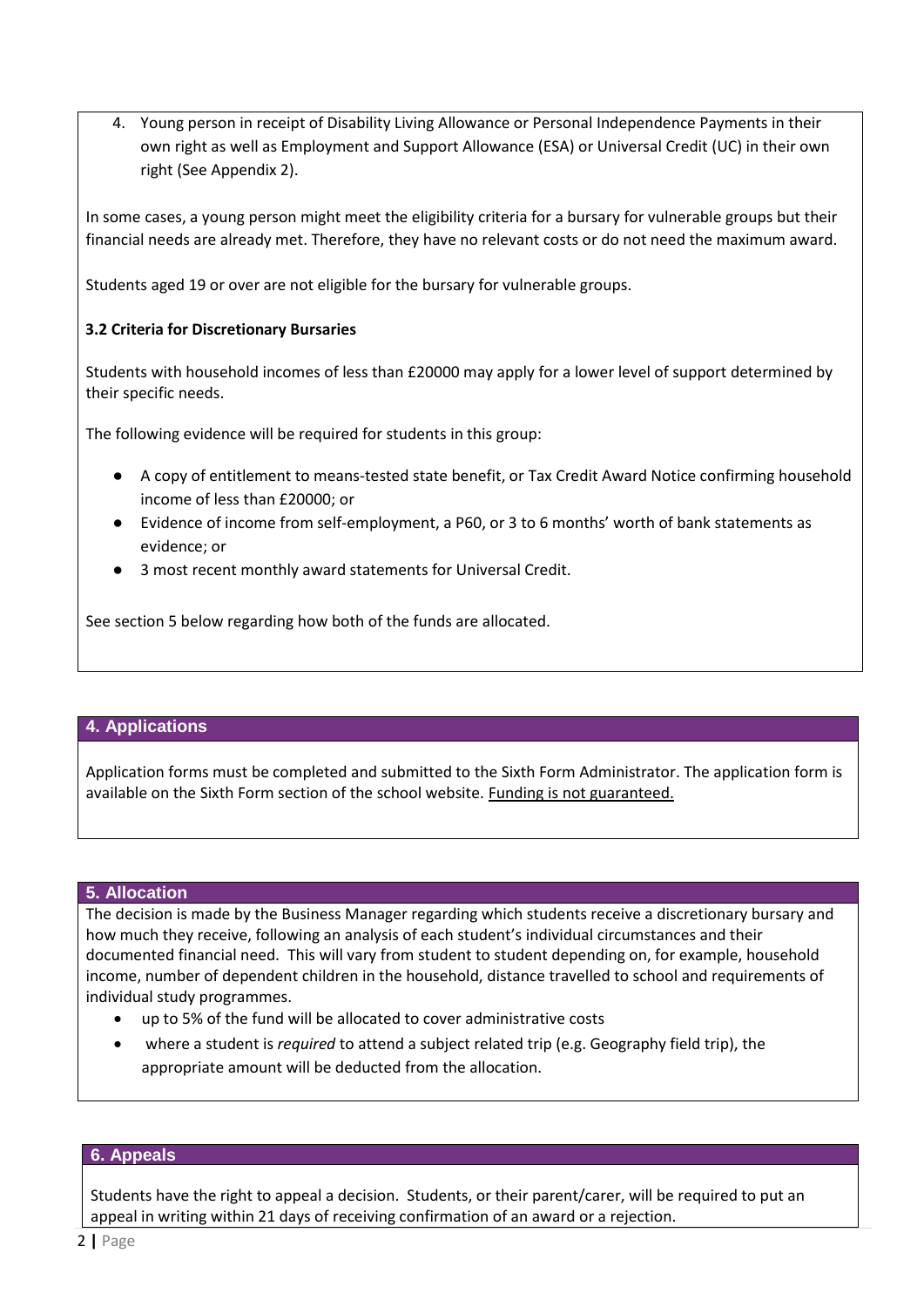6.1 The letter should set out the reasons for the appeal, which must prove that the student has been wrongly assessed as falling outside the eligibility criteria, plus any further evidence to support the Appeal. It should be sent to the Sixth Form Office.

6.2 The decision of the Appeals Panel is final and will be given in writing within 14 days of the decision.

6.3 The Appeals Panel will consist of:

- a. Director of Sixth Form
- b. Headteacher

The Appeals Panel meeting will be clerked by a member of the school's administrative/finance team.

### **7.Payment**

Northampton School for Girls will base all decisions about which students receive a discretionary bursary and how much bursary they receive on each student's individual circumstances and their actual financial need. These will vary from student to student, depending on, for example, their household income, the distance they need to travel to the institution and the requirements of their study programme. The school will not make bursary fund payments as regular payments for living costs as this is out of scope of the bursary fund.

The school will provide, wherever possible, cost of school bus or public bus, books and essential equipment relating to post-16 courses, exam retake fees, UCAS fees, costs relating to university visits/interviews/open days/admissions tests, educational visits/trips. Any other requirements will be considered on an individual basis, at the school's discretion. Students will need to itemise their requirements and seek approval from the school for spend. Where the school cannot provide the services directly, students must provide a receipt of evidence and the school (if approved) will make payment via BACS transfer.

The school reserves the right to cease bursaries where a students' attendance and/or punctuality is deemed unacceptable (below 95% or persistent punctuality issues)

### **8. Audit**

The fund will be audited in line with the school's standard audit procedures.

#### **9. Monitoring and review**

The Business Manager will oversee the operation of the Bursary Fund on a termly basis.

This fund, and its operation, will be reviewed by the Business Manager at the end of each academic year to review the allocations and criteria for awards for the 16-19 Bursary Fund.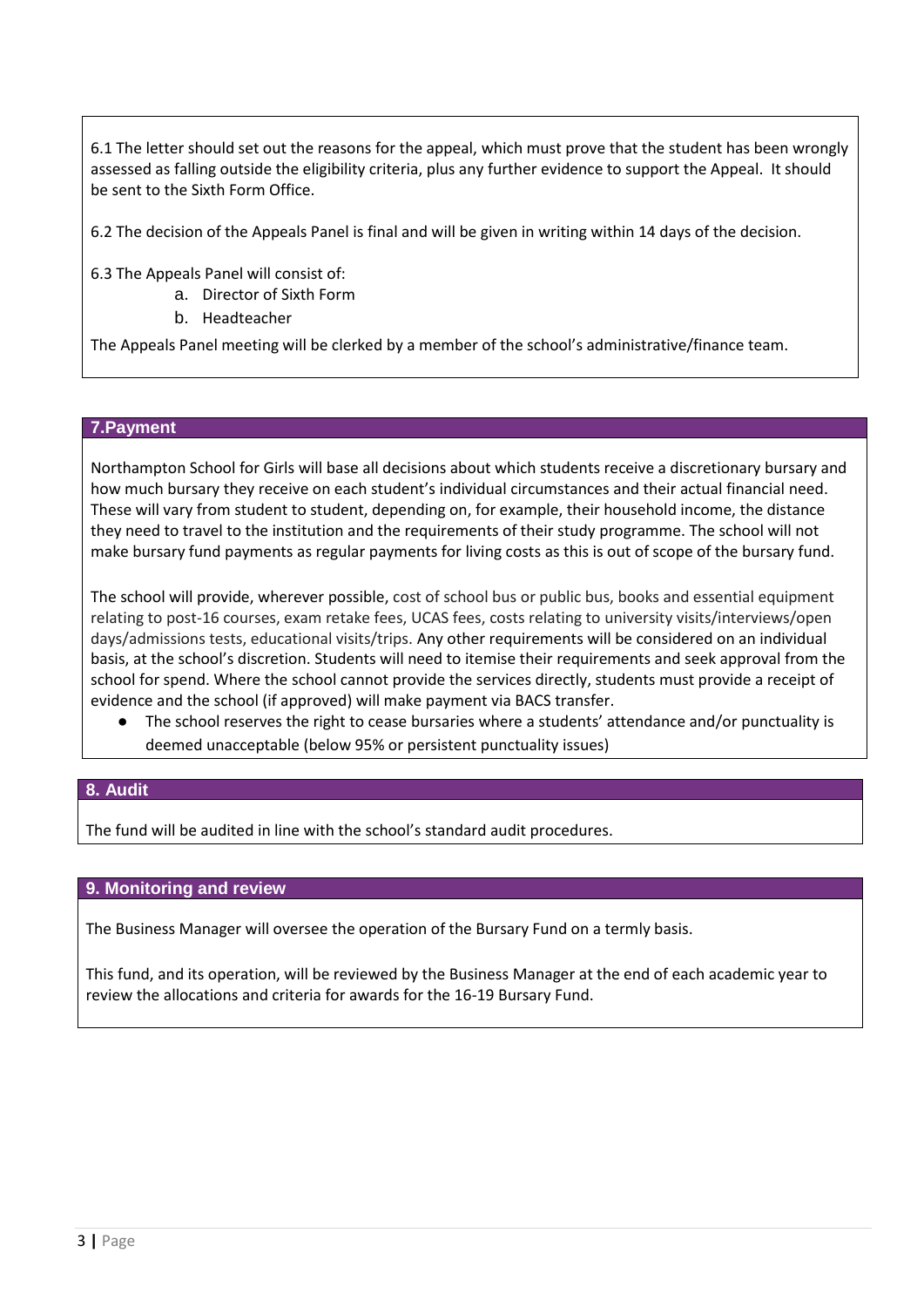## **Appendix 1**

## **Definitions: 'In Care' and Care Leavers'**

The 16 to 19 Bursary Fund defines 'in care' as 'Children looked after by a local authority on a voluntary basis (section 20 of the Children Act 1989) or under a care order (section 31 of the Children Act 1989) - Section 22 of the Children Act 1989 defines the term 'looked after child'.'

A 'care leaver' is defined as:

- A young person aged 16 and 17 who was previously looked after for a period of 13 weeks consecutively (or periods amounting to 13 weeks), which began after the age of 14 and ended after the age of 16; or
- A young person aged 18 or above who was looked after prior to becoming 18 for a period of 13 weeks consecutively (or periods amounting to 13 weeks), which began after the age of 14 and ended after the age of 16

The allocation of these funds will be subject to audit so Northampton School for Girls will require proof that the application is genuine in the form of written evidence from the young person and her/his key worker. The academy will seek and retain copies of evidence from the young person, bearing in mind confidentiality. Appropriate evidence for students who are in care or a care leaver includes: written confirmation of their current or previous looked-after status from the relevant local authority. This is the local authority which looks after them or provides their leaving care services. This could be a letter or an email but must be irrefutably from the local authority.